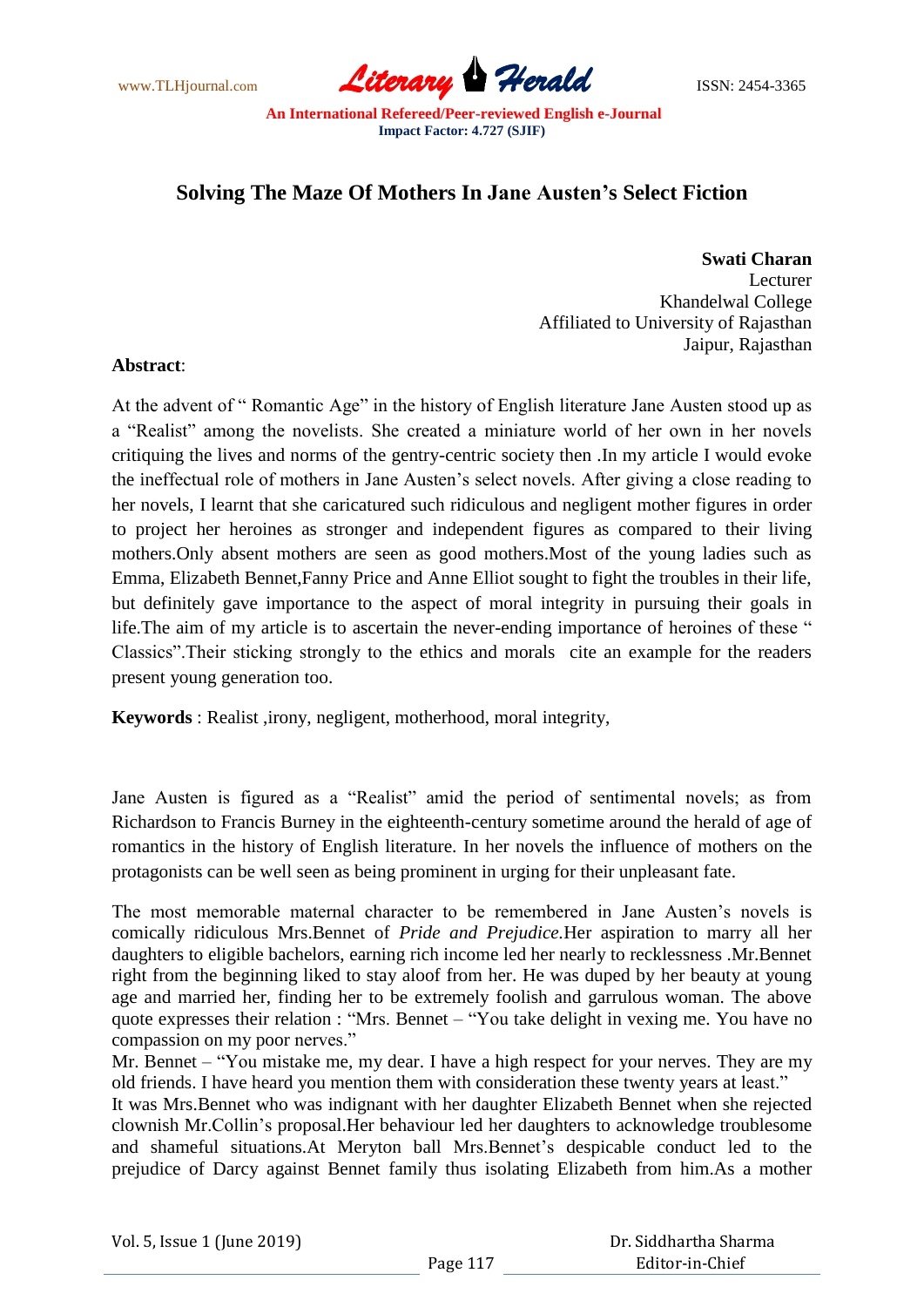www.TLHjournal.com **Literary Herald ISSN: 2454-3365** 

Mrs.Bennet practiced unequal behaviour towards her daughters.Her negligence as a mother led her younger daughter to move to Brighton quite many times who resultantly elopes with wicked Wickham venturing disgrace to her family.Jane Austen basically concocted such motherly figures who added to the distortion in relations and becoming reason for the moral an cultural deterioration of their children.The sensible daughters like Jane and Elizabeth Bennet grow and learn substantially through their trials and tribulations.Wherever mother is shown to be over caring and pampering,as in case of Lydia the aftermath is nearly disastrous.Infact Elizabeth acts as a mothering daughter who warns her father also to take step and control Lydia's shameful proceedings.Jane Austen actually caricatured the living style and class-centric late eighteenth-century society and through the tool of irony and symbolism tried to stress upon the rational approach in life, specially the youth.

In the novel *Mansfield Park,*yet other inadvertent mother Mrs.Bertram can be examined with the perspective of a faulty mentor.I quote the narrator ,*Mansfield Park : "* To the education of her daughters Lady Bertram paid not the smallest attention. She had not time for such cares. She was a woman who spent her days in sitting, nicely dressed, on a sofa, doing some long piece of needlework, of little use and no beauty, thinking more of her pug than her children, but very indulgent to the latter when it did not put herself to inconvenience, guided in everything important by Sir Thomas, and in smaller concerns by her sister." (52) Mrs.Bertram does not pay any attention to the moral development of her daughters Maria and Julia.She was oblivious of their flirtations.Moreover, enterprising theatricals at Mansfield Park without her knowledge is highly delinquent on Mrs.Bertram's part. She confided her duties in her sister Mrs.Norris who was extremely lenient and blind in adoration towards her nieces.Jane Austen indeed wanted the young girls to learn through their mistakes and mature through experiences.Fanny Price' who can be observed as a calm ,composed and a stable figure amid the worthless shadow of lazy Mrs.Bertram, scheming and partial Mrs.Norris and negligent mother Mrs.Price herself.Infact Fanny's association with Mrs.Bertram was a reason of solace and satisfaction to Mrs.Bertram when everybody from the house were out.Fanny Price is caricatured so by Austen as self-complacent, disciplined and ethical to the core.Jane Austen propounded the necessity of moral integrity through her fiction. Renowned modern critic praised Jane Austen in his famous book *The Great Tradition* for the quality of moral purpose in her novels.The strong characters like Fanny Price and Edmund Bertram are destined to comfort and lift others.They do not waver from inadequate motherly influence rather become the source of solace to their elders.Sir Bertram regretted for the absence of right kind of education to his daughters Maria and Julia who became the reason for shame and disgrace to their family after the episodes of flirtations and elopement.Fanny Price could be evaluated as a mothering daughter in the novel *Mansfield Park,* who served as a supporting substitute daughter to the Bertram couple.

Emma is a motherless daughter in Jane Austen's novel of the same name.Her mother died when she was small, to be taken care after by a governess Ms Taylor who later became Mrs. Weston.Emma's father was although an affectionate father but a valetudinarian.He was innocent but eccentric in his behaviour mostly.Emma's maid Miss Taylor actually considered herself to be low(in rank) in front of Emma.Jane Austen probably creates Emma to let her learn from the mistakes made in her life. She and her father were both affectionate towards each other, but Emma uses this affection to act over independently in her youth. She had a married sister happily settled, whose brother- in- law was a family friend and a regular visitor at Emma's place. Emma is self-willed and a vainglorious young lady, she exhibits her power and interest in match-making amid her known people.The plot movement of *Emma* later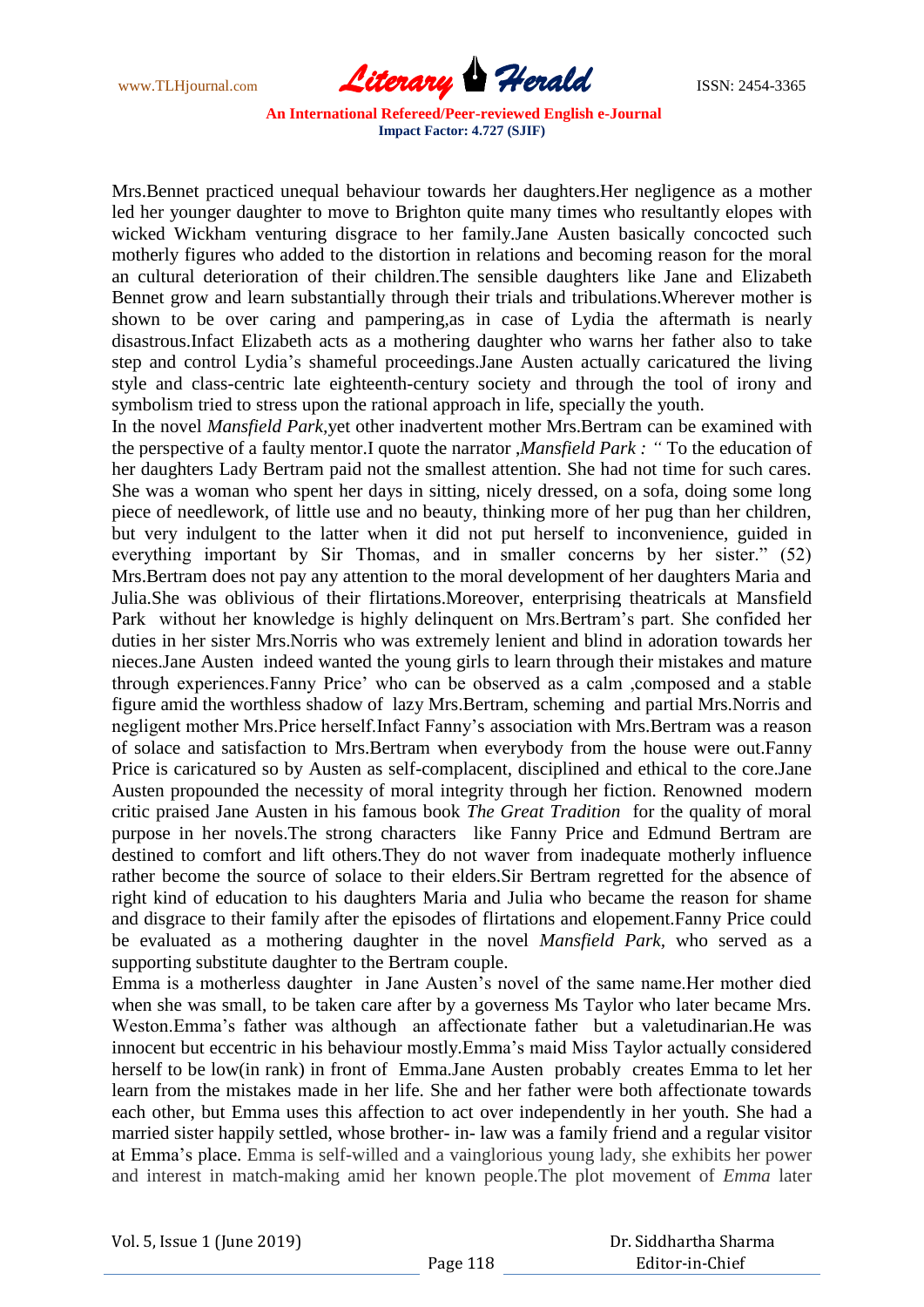www.TLHjournal.com *Literary Herald*ISSN: 2454-3365

reveals the faults and Emma's mistaken beliefs as practiced on characters like Harriet Smith and Mr. Elton.It is Mr.Knightley who informs and corrects Emma and states the importance of mother as a mentor in her life, which actually she is devoid of .I quote Mr.Knightley : "And ever since she was twelve, Emma has been mistress of the house and of you all. In her mother she lost the only person able to cope with her. She inherits her mother's talents, and must have been under subjection to her." $(55)$ 

Jane Austen in *Emma* certainly asserts the importance of valid and effectual motherly control figure over young children growing into adults.Too much of brooding over in imagination and being devoid of proper maternal assistance could lead one to face troubles as in the case of Emma.

In the novel *Sense and Sensibility* we acknowledge another loving but ineffectual mother figure Mrs.Dashwood.Although she acts as a support and positive force in her daughter's life, yet she she lacks in the power of decision.She has been characterised as possessing much pain and sensibility after her husband's death and being neglected and duped by the junior Dashwood couple.She can be likened to her daughter Marianne Dashwood in the instances of unjust treatment, like Marianne after her break-up with Willoughby. Marianne is almost under the state of depression ,then it is her elder sister Elinor who protects her like a mother figure.While Mrs.Dashwood could just add to the lament by being distressed herself,she acts like a sister to Marianne actually. I quote the narrator ,from *Sense and Sensibility* here : "After Willoughby leaves and Marianne's heart is broken, Mrs. Dashwood would rather hope the best for them, but Elinor is more realistic. Mothers and daughters often fail to understand each other, no?"(235)Elinor could be seen as a strong figure who whether during the period of sustaining in the humble background or when she receiver a blow after she heard of Edward Ferrars engagement with Lucy Steele. Elinor kept herself calm and composed and fought every adverse situation faced by her family .It could be seen that Mrs .Dashwood is seen realising towards the end of the novel about her being of negligible help to Elinor when she needed her the most. Actually, Jane Austen in this case made the mother's character to realise and reform through the events led in the novel.

In the novel *Persuasion* the protagonist Anne Elliot is reported to have lost her mother at an early age. But the narrator asserts Lady Elliot, like her daughter, was a gentle, submissive woman. She "had been an excellent woman, sensible and amiable; whose judgment and conduct, if they might be pardoned the youthful infatuation which made her Lady Elliot, had never required indulgence afterwards" (4). And, she had the strength of character to moderate her husband's excesses – and probably those of her eldest daughter, as well. "While Lady Elliot lived, there had been method, moderation, and economy, which had just kept him within his income; but with her had died all such right-mindedness ..." ( 9). The above lines denote that daughters could be replica of their mothers as great modern feminist writer Virginia Woolf asserts in her work, *A Room of One's Own*: "We think back through our mothers if we are women  $\cdot$  (132) Yes our mother definitely reflect in our personality.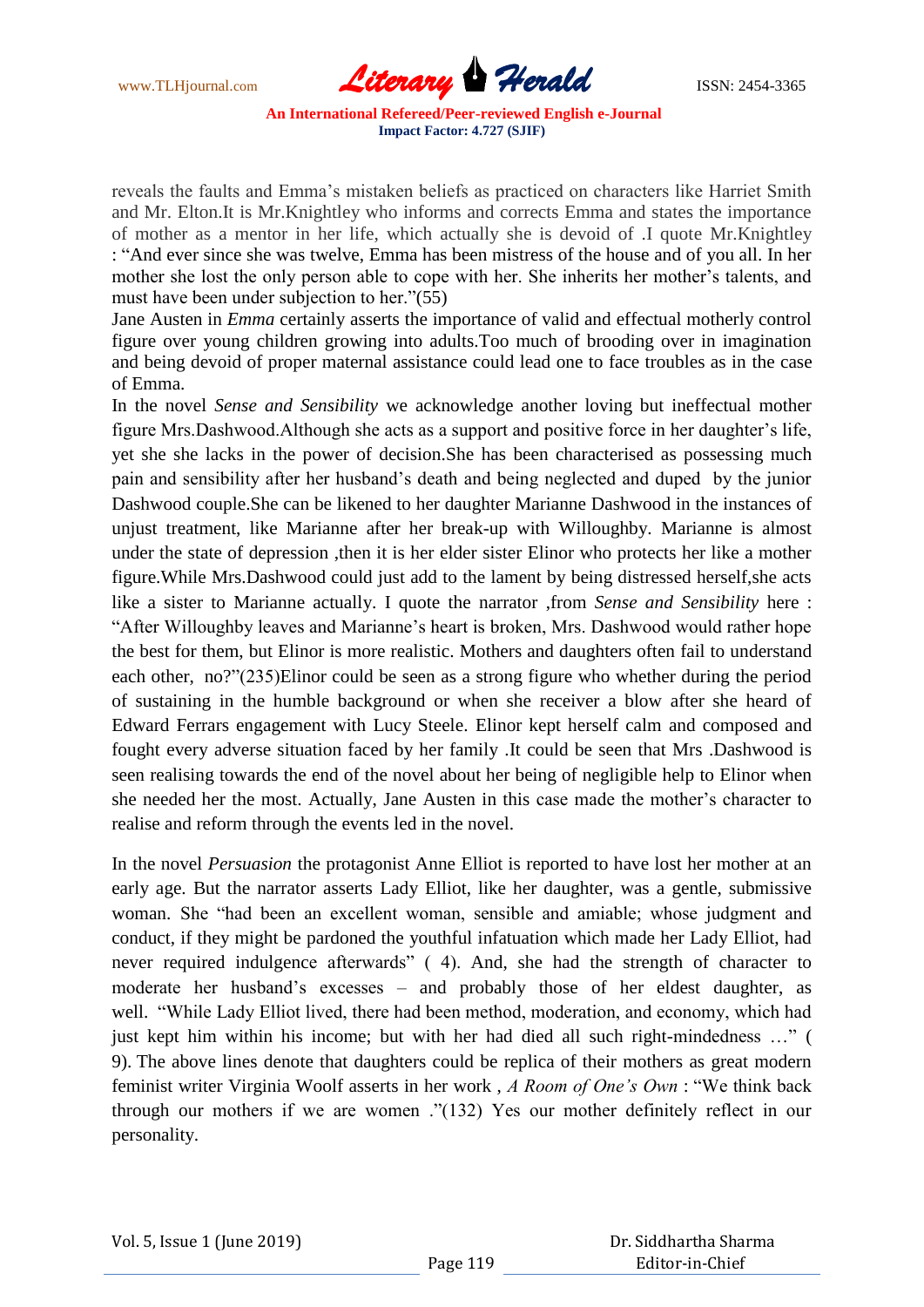www.TLHjournal.com **Literary Herald Herald** ISSN: 2454-3365

Anne Elliot is a more mature heroine of Jane Austen's fiction.The novel starts with Anne's self awakening.She suffers from isolation in her own family as she is least liked by her father and sisters . Sir Walter Elliot suffers from self love and vanity adding to his aloofness from his moral responsibilities. Anne bears the wrong advice of her governess Ms.Russell of rejecting handsome Captain Wentworth. Although Anne Elliot is more perceptive than her mentor Lady Russell ,but her true values let her to obey even the faulty decision of her elders.

To sum up, in Jane Austen's novels maze of mothers are present, creating commotion in the protagonists' life. Still for younger characters , ideals for successful maternal bonding do exist, although rare to find, but fulfilled through her heroine's strong ethics and emotional as well as rational maturity.

## **Works Cited**

Austen, Jane. *The Annotated Emma* .Ed*.*David M. Shaphard. New York: Anchor Books, 2012.Print.

—. *The Annotated Mansfield Park.* Ed*.*David M. Shaphard.*.* New York: Anchor Books, 2017.Print.

—. *The Annotated Persuasion.*Ed*.*David M. Shaphard.New York: Anchor Books, 2012.Print.

—. *The Annotated Pride and Prejudice*. Ed*.*David M. Shaphard.New York: Anchor Books, 2012.Print.

—*. The Annotated Sense and Sensibility*. Ed*.*David M. Shaphard..New York: Anchor Books, 2011.Print.

Baker, William. *Critical Companion to Jane Austen.* New York City: Simon and Schuster, 2013.Print.

—. *Critical Companion to Jane Austen: A Literary Reference to Her Life and Work.* North Carolina: Infobase Publishing, 2008.Print.

Brooke, Christopher*. Jane Austen: Illusion and Reality.* Sufflock: Boydell and Brewer, 1999.Print.

Cornish, Francis Warre. *Jane Austen - Woman of Authors.* Loshcerb: Jazzybee Verlag, 1929.Print.

Davies, Rebecca. *Written Maternal Authority and Eighteenth- Century Edition in British: Educating By the Book.* Farnham: Ashgate Publishing, 2014.Print.

Flavin, Louise. *Jane Austen in the Classroom: Viewing the Novel/Reading the Film.* Bern: Peter Lang, 2004.Print.

Greenfield, Susan C. *Mothering Daughters:Novels and the Politics of Family Romance, Fances Burney to Jane Austen.* Wayne: Wayne State University Press, 2003.Print.

| Vol. 5, Issue 1 (June 2019) |  |  |  |
|-----------------------------|--|--|--|
|-----------------------------|--|--|--|

 Dr. Siddhartha Sharma Editor-in-Chief